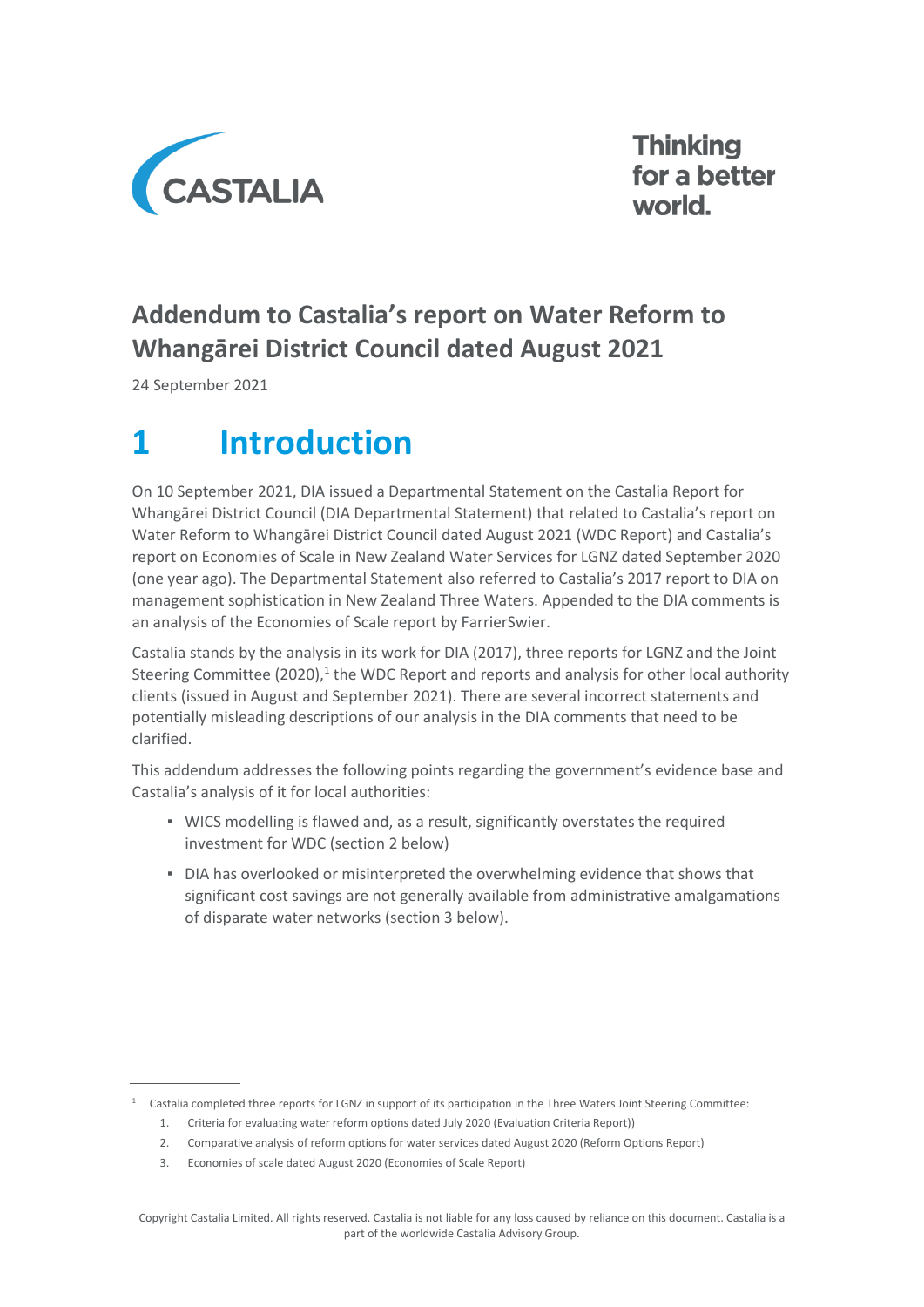## **2 WICS overstates required investment and uses inappropriate comparators**

Castalia stands by its analysis that the government's WICS modelling overstates the required level of investment for WDC's water services. It also uses inappropriate comparators to model projected investment. We acknowledge that future regulatory requirements will likely increase the level of investment needed in water networks in some parts of New Zealand. Nevertheless, WICS' modelling has flaws that make it inappropriate as a basis for assessing the required level of investment for New Zealand, and WDC specifically.

WICS models a significantly higher level of required investment than the forecasts from WDC's investment planning. Enhancement and growth capex and the cumulative economic depreciation on that new capex amounts to 85 percent of WICS calculated investment above WDC's own forecasts. Only 15 percent of the discrepancy between WICS and WDC relates to differences in estimates for replacement capex on existing assets. This is illustrated in [Figure](#page-2-0)  [2.1](#page-2-0) below: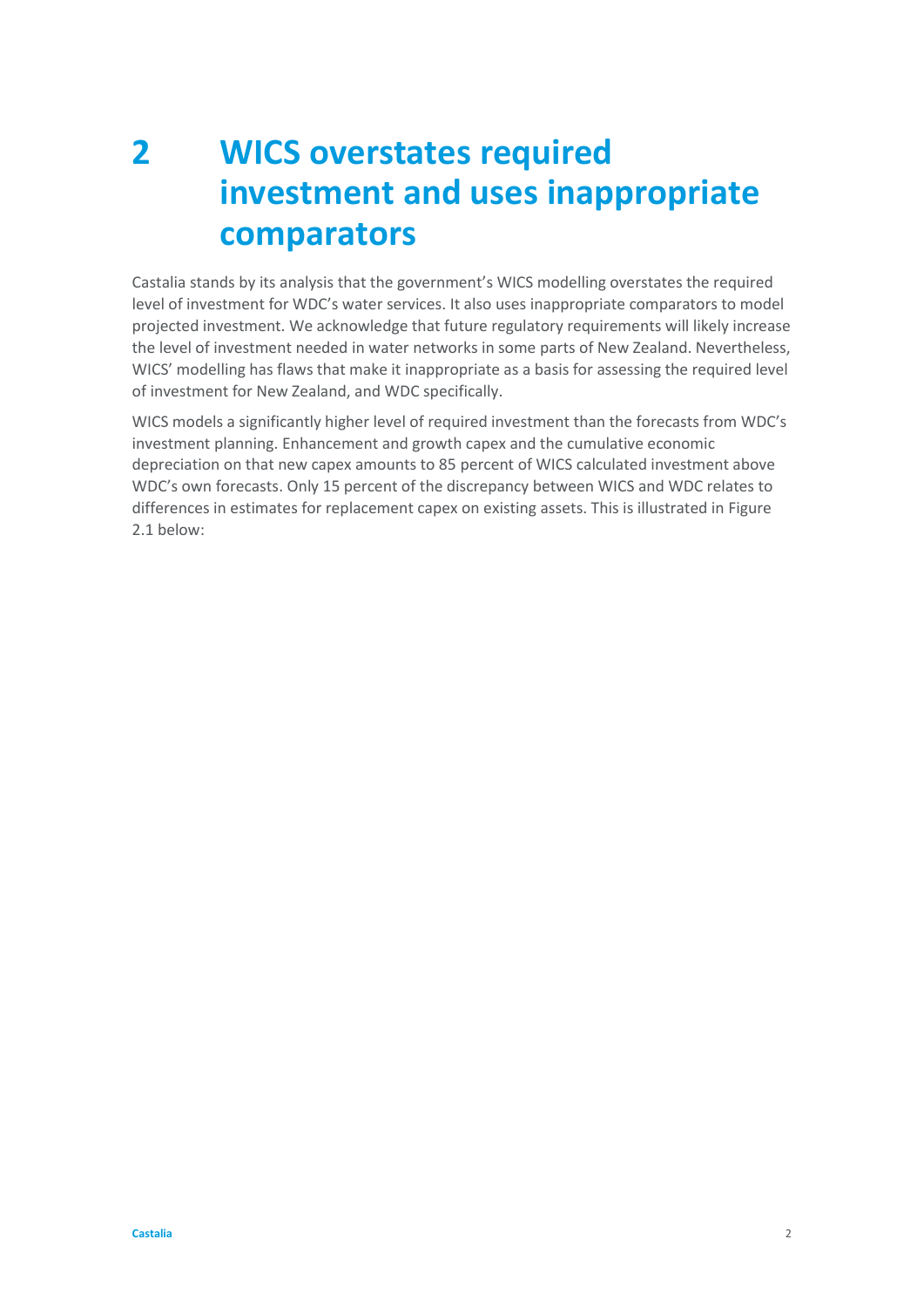<span id="page-2-0"></span>

#### **Figure 2.1: Comparing WICS and WDC's approaches to estimating replacement of existing assets and enhancement and growth investment**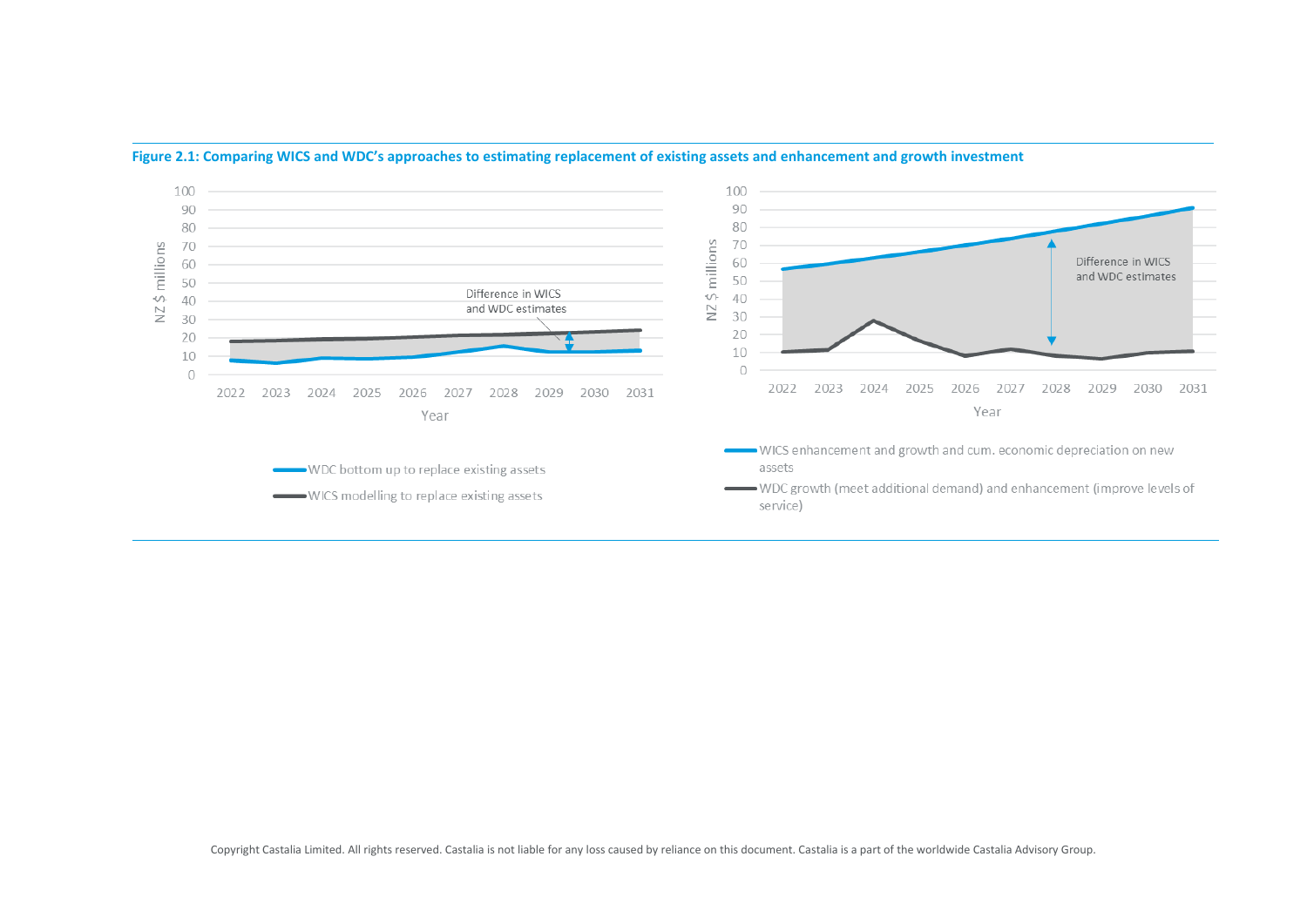WICS uses three components to estimate the future investment for local authorities:

- Cumulative economic depreciation on new assets
- Required enhancement and growth capital expenditure
- Capital maintenance on existing assets (that is, replacement of existing assets).

DIA claims that local authorities' own investment plans are not a good basis to estimate required future investment.<sup>2</sup> DIA also says that WICS' modelling "projects future renewals investment based on the applicable rates of economic depreciation"<sup>3</sup> and that this is a superior approach to predicting the required level of investment. The WICS approach is unconventional and inflates the investment projections.

### <span id="page-3-0"></span>**2.1 Cumulative economic depreciation is not a valid method to forecast replacement capital expenditure for brand new assets**

Incorporating cumulative economic depreciation on new assets (the third component) inflates the level of investment in an unconventional and incorrect way. The impact on WICS' modelling for WDC and other local authorities is profound.

The use of cumulative economic depreciation on new assets essentially assumes that future replacement capital expenditure will be exactly equal to estimated future depreciation. This is an incredibly crude assumption. The depreciation-derived estimates are far inferior to the bottom-up capex forecasts developed by WDC and other local authorities for the purposes of their long-term plans.

Standard regulatory approaches do not equate economic depreciation with capital expenditure. To our best knowledge, neither OFWAT, OFGEM, AER, Australian State regulators, nor the New Zealand Commerce Commission (to name a few) have set capital expenditure allowances based on economic depreciation. Local Government New Zealand has issued guidance to local authorities that depreciation should not be confused with replacement capital expenditure.<sup>4</sup>

*As depreciation reflects the consumption of the asset over its useful life, there are two critical factors in determining this expense. The first is the asset cost or revalued amount, and the second is the asset's useful life. It is therefore not related to the physical wearing out of the asset. The purpose of depreciation is not to provide for the replacement of the asset(s), however this may be an intended or unintended consequence.*

The inclusion of cumulative economic depreciation **overestimates replacement capital expenditure** by approximately \$88.2 million to 2031 and **\$1.16 billion** over the modelling horizon to 2051 (expressed in projected outturn prices)[. Figure 2.2](#page-4-0) illustrates the components of WICS' modelling of total required investment for WDC, separating this into the three

<sup>2</sup> Departmental Statement, p. 3

<sup>3</sup> Departmental Statement, p. 3

<sup>4</sup> LGNZ, Depreciation in the local government context, available at: https://www.lgnz.co.nz/assets/Induction-Extras/78d9041b79/Depreciation-paper-final.pdf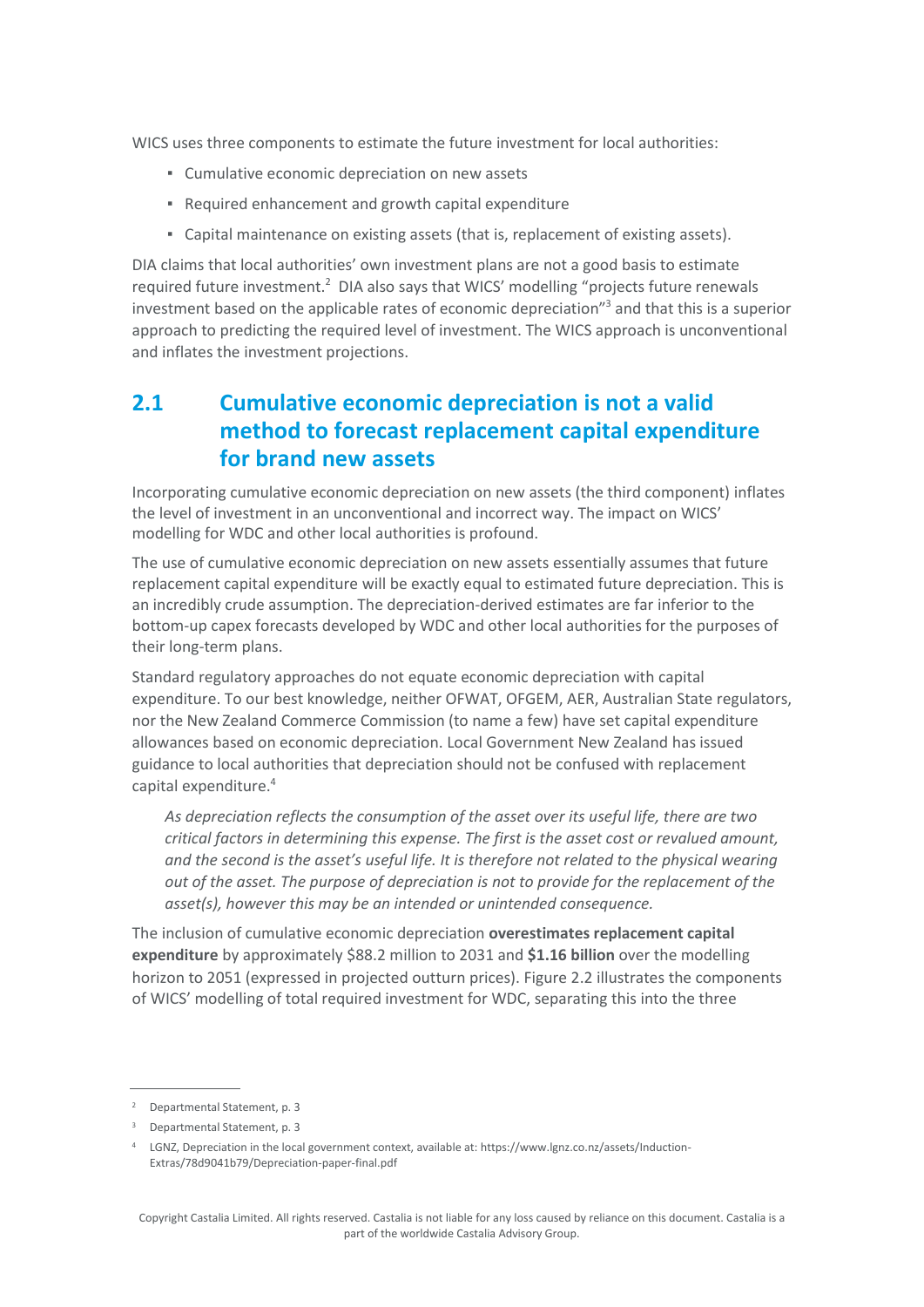

components. Cumulative economic depreciation on new assets (dark blue area) makes up a significant portion (24.4 percent) of total investment requirement for WDC.

<span id="page-4-0"></span>

Capital maintenance on existing assets (projected outturn prices)

■ Required enhancement and growth capital expenditure (projected outturn prices)

### **2.2 WICS' enhancement and growth expenditure estimates are based on inappropriate Scottish and UK models**

WICS uses Scottish comparators as the basis for its modelling of enhancement and growth expenditure. WICS acknowledges this at various places in its Phase 2 slides on required investment.<sup>5</sup> WICS even comments on why it uses Scottish comparators: "These models have the advantage that they come from a single jurisdiction that has many geographical and economic similarities to New Zealand". It is accurate and fair to say that WICS' investment estimates are based on Scottish levels of investment.

We reiterate that Scotland is not the only relevant comparator for New Zealand. There are many reasons why Scotland should not be used as the only comparator, or even a good comparator, which we outline in the WDC Report.

#### *No evidence that Whangārei-specific variables included in the model*

DIA asserts that WICS used "WDC asset values and asset lives… [and] population density, topography and geographic variables" as inputs into its modelling. However, the models released to stakeholders do not show that such variables were in fact used for WDC or any other local authority.

<sup>5</sup> WICS, May 2021, Supporting Materials Part 1: Required levels of investment, at slides 13-14, 26, 58, 59, [https://www.dia.govt.nz/diawebsite.nsf/Files/Three-waters-reform-programme/\\$file/wics-supporting-material-1-required](https://www.dia.govt.nz/diawebsite.nsf/Files/Three-waters-reform-programme/$file/wics-supporting-material-1-required-investment.pdf)[investment.pdf](https://www.dia.govt.nz/diawebsite.nsf/Files/Three-waters-reform-programme/$file/wics-supporting-material-1-required-investment.pdf)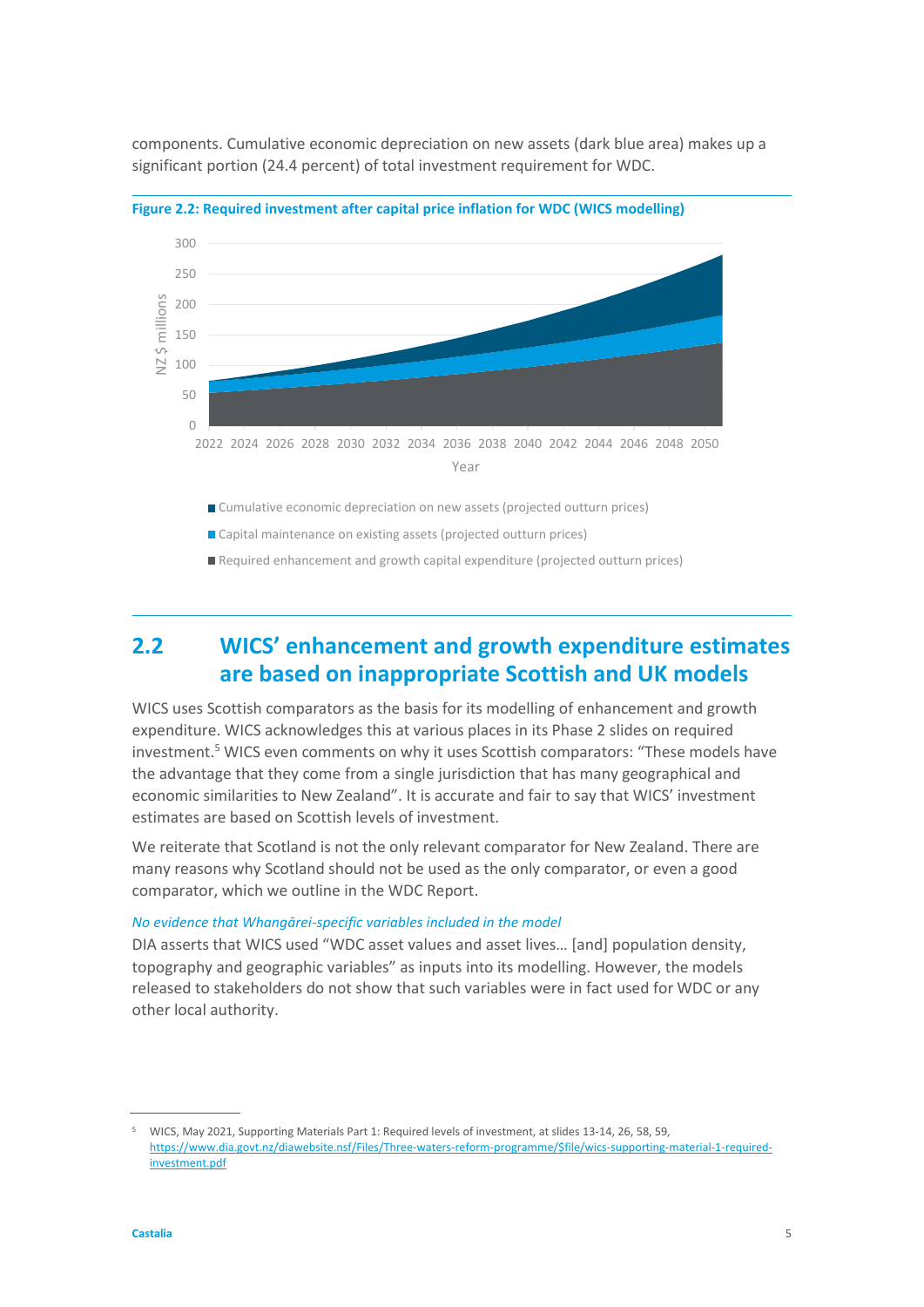The detailed RFI responses provided by each local authority run over 66 tabs in excel spreadsheets. However, WICS' released models use only eight data points from the RFI responses. The data used by WICS is basic information such as connected population, asset values, water-related debt and current water-related revenues. The WICS models released to date do not use any Whangārei or indeed any New Zealand-specific variables other than total population and asset values.

We have been unable to find any inputs or calculations in the models that relate to population density, topography or geographical variables. It is possible that there may be another layer of modelling that has not been released to, or reviewed by, any expert other than WICS.

DIA cite the expert reports it commissioned to review WICS' work in support of its claims that UK and Scottish models are appropriate for New Zealand. Nothing in those expert reports suggests that the authors verified whether any New Zealand-specific variables were included. Nothing in the FarrierSwier review suggests a review of New Zealand-specific inputs or calculations was undertaken.

Beca New Zealand<sup>6</sup> compared the regulatory environment and industry practices in Scotland. However, Beca New Zealand does not compare whether the level of investment modelled by WICS is appropriate, only that the assumptions about the regulatory environment bear similarities. Beca New Zealand's report explicitly does not cover differences in financial or accounting practices (such as asset depreciation and renewals, asset insurance, debt management and so on) between Scottish Water utilities and New Zealand local authorities. Crucially, it is these matters that have undermined WICS' estimates of required investment.

It is true that some additional investment is needed in some parts of New Zealand to comply with future regulatory requirements, and to improve the resilience of water services to climate change. Beca New Zealand's report is useful to compare the regulatory regimes and network technical similarities. However, Beca New Zealand's report cannot (and does not) provide a view on whether WICS' top-down analysis and crude modelling techniques give accurate insights on the level of investment required.

WICS states that it assumes that New Zealand-specific input variables (which are not disclosed and cannot be verified) will have the same impact on the required investment as they do in Scotland.<sup>7</sup> While other relationships were considered by WICS, the model and commentary released rely heavily on Scottish information and data. Our analysis in the WDC Report shows that the Scottish relationship is very different to the relationship in Australia, for example.

#### *Modelling approach is unconventional to best of our knowledge*

DIA also claims that the models were "developed by OFWAT and used and applied by WICS and other economic regulators throughout Europe". <sup>8</sup> To our best knowledge, OFWAT has never used this type of model to forecast capital expenditure. It may have used this type of modelling as part of a building blocks model approach to setting tariffs. Even in that case,

<sup>6</sup> Beca New Zealand (2021), DIA Three Waters Reform WICS Modelling Phase 2: Review of Assumptions between Scotland and New Zealand Three Waters Systems, available at: https://www.dia.govt.nz/diawebsite.nsf/Files/Three-waters-reformprogramme/\$file/beca-report-dia-three-waters-reform-wics-modelling-phase-2.pdf

 $7$  WICS, May 2021, Supporting Materials Part 1: Required levels of investment, for example at slides 58, 59, [https://www.dia.govt.nz/diawebsite.nsf/Files/Three-waters-reform-programme/\\$file/wics-supporting-material-1-required](https://www.dia.govt.nz/diawebsite.nsf/Files/Three-waters-reform-programme/$file/wics-supporting-material-1-required-investment.pdf)[investment.pdf](https://www.dia.govt.nz/diawebsite.nsf/Files/Three-waters-reform-programme/$file/wics-supporting-material-1-required-investment.pdf)

<sup>8</sup> Departmental Statement, p. 3.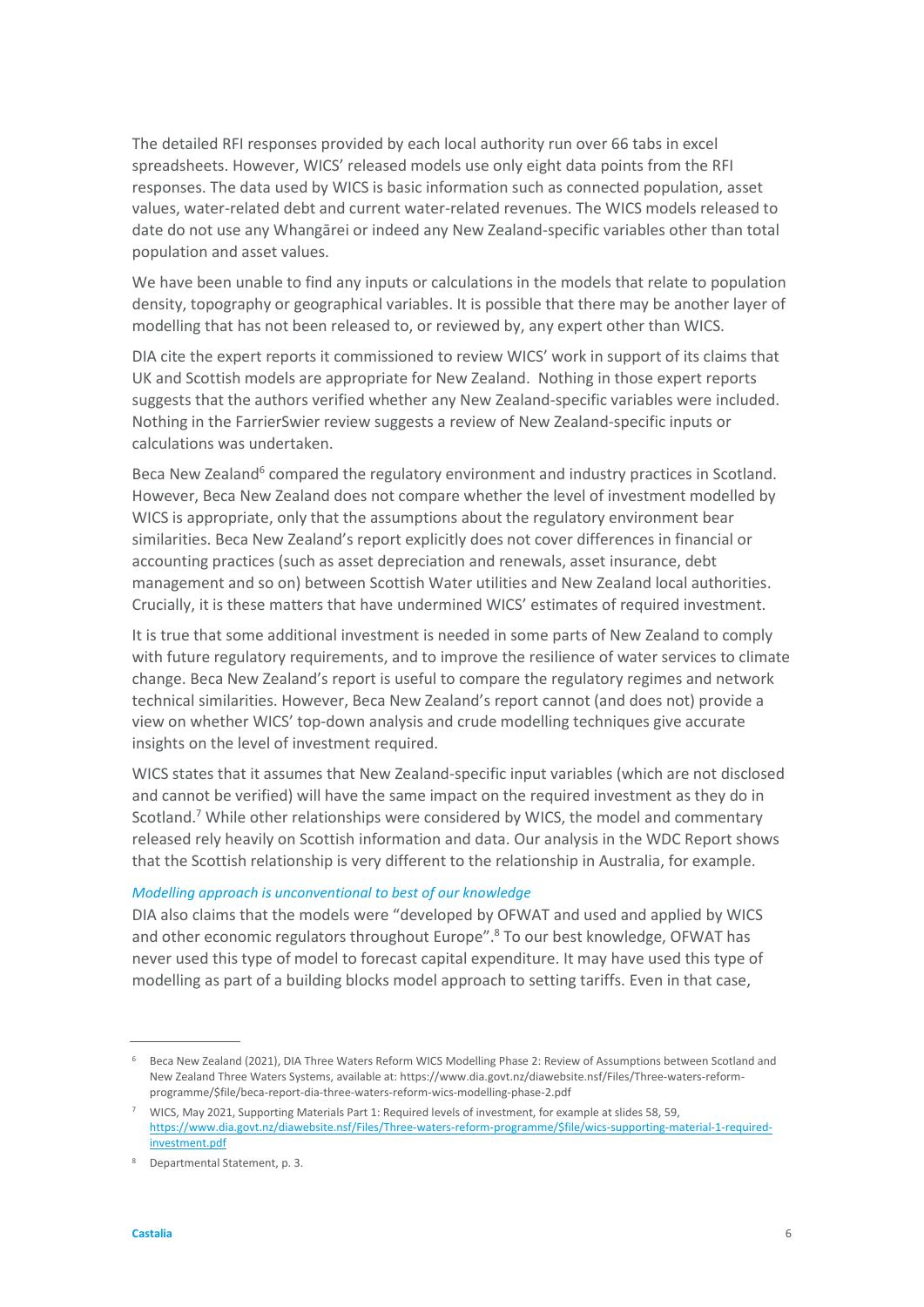OFWAT would not have equated a capital expenditure forecast with depreciation amounts (as set out in section [2.1\)](#page-3-0). These are entirely separate concepts. We would appreciate being directed to the OFWAT models that WICS' work is based on.

### **2.3 WDC's planned investment is valid starting point for future investment needs**

Regulators generally prefer asset managers' own estimates of required investment over crude modelling based on depreciation. The asset manager knows the condition of the assets. For example, it would be highly unusual for an economic regulator such as the Commerce Commission to use depreciation calculations to over-ride bottom-up forecasts from an electricity distribution business when setting a capital expenditure allowance. This is especially the case given the important interlinkages and potential optimisation that can arise between replacement and enhancement capex. WICS's approach is incapable of recognising such interlinkages and optimisation because it sums up replacement and enhancement capex without any adjustment. As noted above, the discrepancy between WICS' and WDC's forecasts for replacement accounts for 15 percent of the total discrepancy (\$102.36 million of \$603.63 million) between the two sets of capital expenditure forecasts.

## **3 Only relatively minor cost savings available from administrative amalgamations**

Castalia stands by the considerable evidence that the claimed cost savings from amalgamation are implausible. The evidence of relatively minor cost savings from administrative amalgamation is summarised in the WDC Report and in Castalia's Economies of Scale Report to LGNZ dated October 2020. DIA commissioned a FarrierSwier review of that report which unfortunately does not address the central issue, and only partially assesses the relevant evidence Castalia prepared for LGNZ that contributed to the Joint Steering Committee's consideration of water reform issues.

#### *DIA, WICS and FarrierSwier overlook that economies of scale in the capital costs of water services are not available from the administrative amalgamation of water and wastewater services*

Castalia's central point in the Economies of Scale report is that savings in the **capital costs** of water and wastewater networks and water and wastewater production (drinking and wastewater plants) are unlikely. The empirical evidence, including the evidence collected by DIA and cited in its regulatory impact statement (RIS), is clear: economies of scale are not available for **administrative amalgamations** of the type proposed for New Zealand. DIA has not produced any analysis—other than WICS' modelling—that refutes Castalia's central point. DIA cites evidence in its RIS, $9$  but manages to misinterpret it. The key point being missed by DIA in its public statements on water reforms and in advice to the Minister and Cabinet is:

<sup>9</sup> Department of Internal Affairs, May 2021, Regulatory Impact Statement: Policy decisions on the reform of three waters service delivery arrangements, pp, 39-40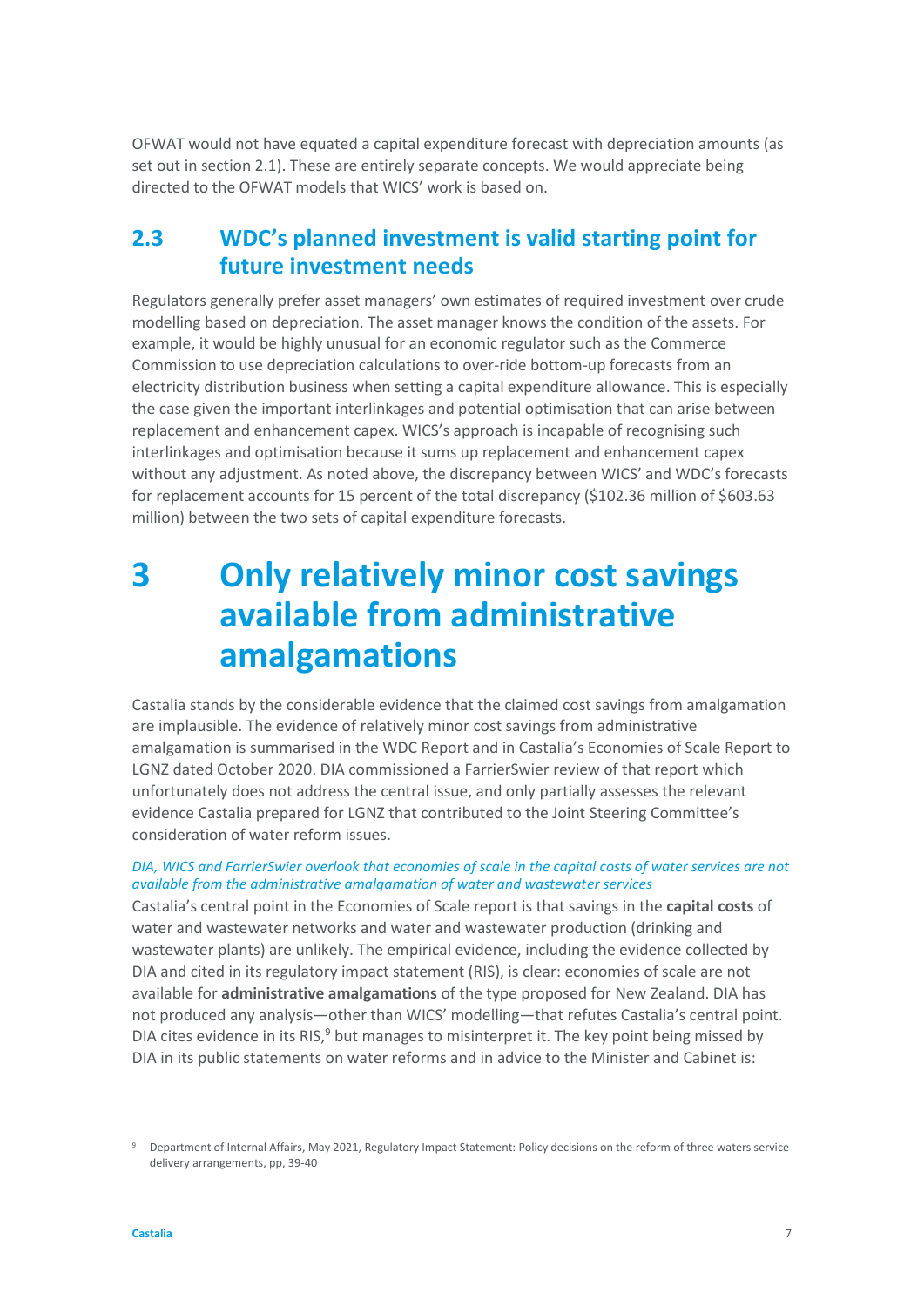- **.** There are lower average costs in water networks that serve large cities with concentrated populations compared to more rural areas or small towns
- Those savings in capital costs are a function of the **geography and urban density**
- It does not follow that, by carrying out an administrative merger to reach 800,000 connections (for example, merging Tairāwhiti to Takaka), those cost savings will automatically arise.

The Economies of Scale report reached three other key findings on the evidence base, which have not been refuted.

#### *FarrierSwier appear to have only been given partial information by DIA, and reviewed the 2020 Economies of Scale Report as if it was a full options review*

FarrierSwier appear to have been asked by DIA to review the 2020 Economies of Scale report as if it were a full review of reform options. Castalia prepared a review of available reform options, reviewing global evidence of reform episodes in a separate Reform Options Report. This was presented to the Joint Steering Committee in October 2020 and presumably has not been referred to FarrierSwier for review. DIA and FarrierSwier criticise Castalia's Economies of Scale Report because it focuses mainly on economies of scale. Yet, that was the specific purpose of that particular report as part of a wider body of analysis contained in a number of reports. We encourage DIA and interested stakeholders to review our Reform Options Report, which assesses the government's proposed option and three other globally common sector structuring options along with **seven criteria,** including management sophistication. The Reform Options Report shows that the government's proposed option has significant risks compared to the alternative options. Castalia's advice to LGNZ is available here: <https://www.lgnz.co.nz/assets/LGNZ-release-of-Castalia-reports-context-and-response-v2.pdf>

FarrierSwier agrees with Castalia (for example, Castalia's 2017 report to DIA) that some cost savings are possible in larger water entities from improved management and specialist services, and from coordinating procurement. Castalia goes on to note that these cost savings are minor **in comparison to** the more significant costs of network and production services (emphasis added). FarrierSwier does not address the relative size of cost savings from improving management to the more significant costs of network and production services. Neither FarrierSwier nor DIA discuss the costs of reform, which need to be weighed against such relatively minor benefits. Furthermore, as Castalia notes in the Reform Options Report, the proposed reform is not the only way to achieve these management and procurement gains. Other available options include the joint procurement and management model used by Southland electricity distribution companies, and the Wellington Water management services model.

DIA only released the underlying WICS models in July 2021. Castalia has reviewed these models in its reports to WDC and other local authorities. Our review of the modelling confirms the findings from 2020 in the Economies of Scale Report and the Reform Options Report: the very large cost savings claimed for capex and opex are implausible given the nature of New Zealand's disparate water networks and current operating expenditure profile.